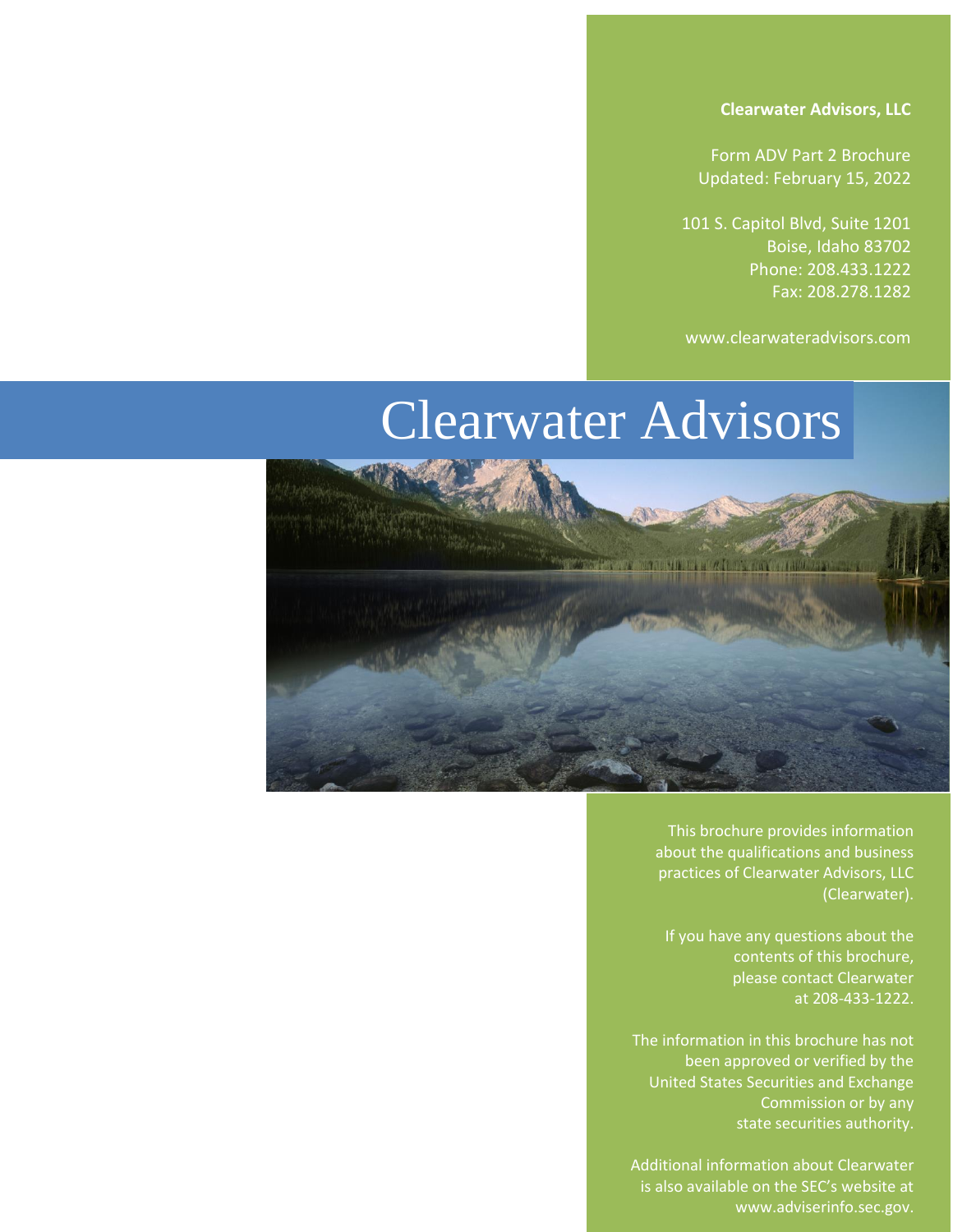

# <span id="page-1-0"></span>Material Changes

Clearwater filed its last annual update to the brochure on February 24, 2021. Clearwater continues to conduct its business activities and provide investment advisory services in substantially the same manner as described in the last update to the brochure. The ensuing is only a list of changes since the last update that are or may be considered material. It does not identify every change to the brochure since the last update. In addition, there have been minor word enhancements and clarifications throughout the brochure.

The section on Methods of Analysis, Investment Strategies, and Risk of Loss was updated to disclose that Clearwater utilizes a cash overlay strategy for certain clients involving the use of futures contracts. In addition, language was added describing the risks associated with derivatives, such as futures contracts.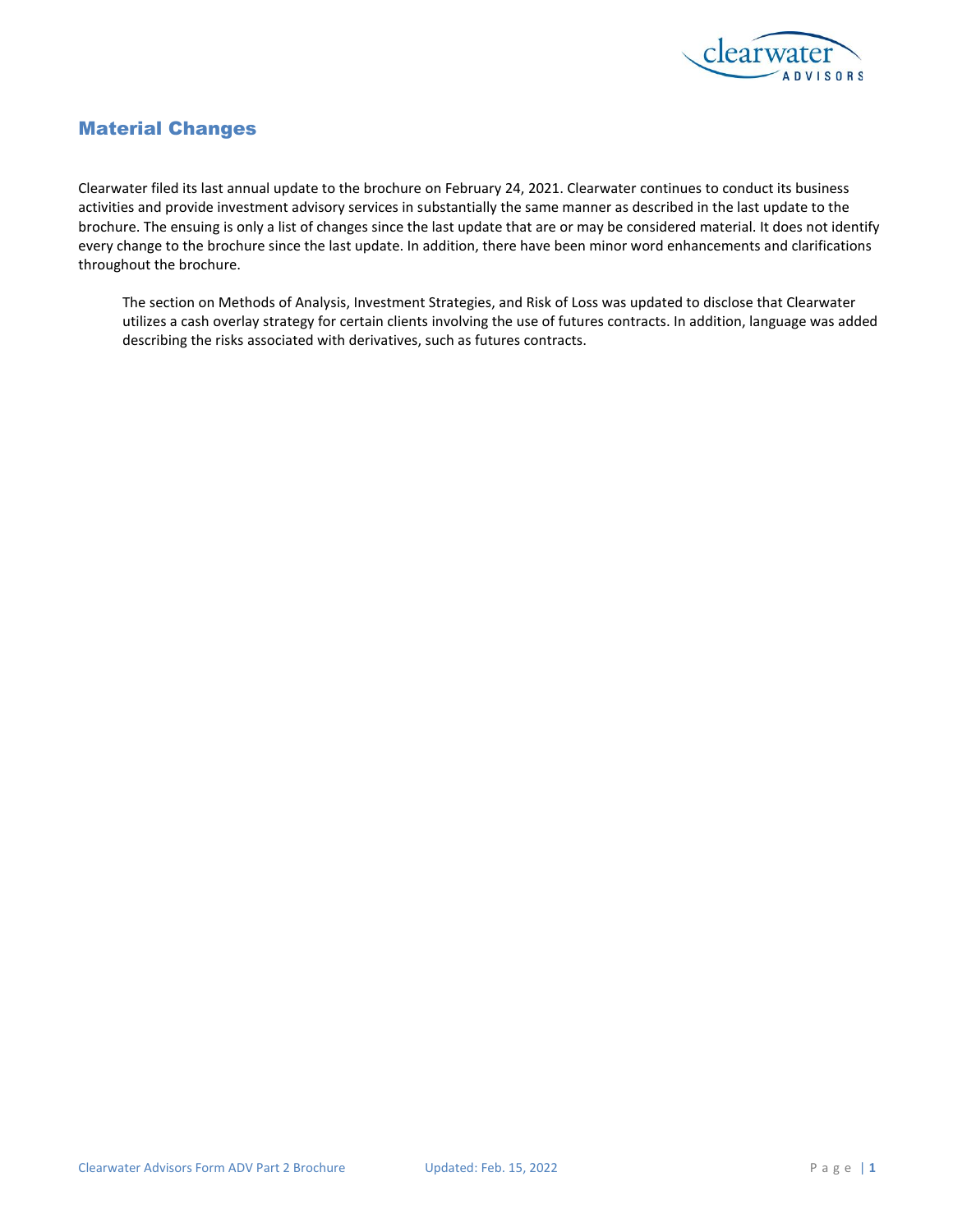

# <span id="page-2-0"></span>**Table of Contents**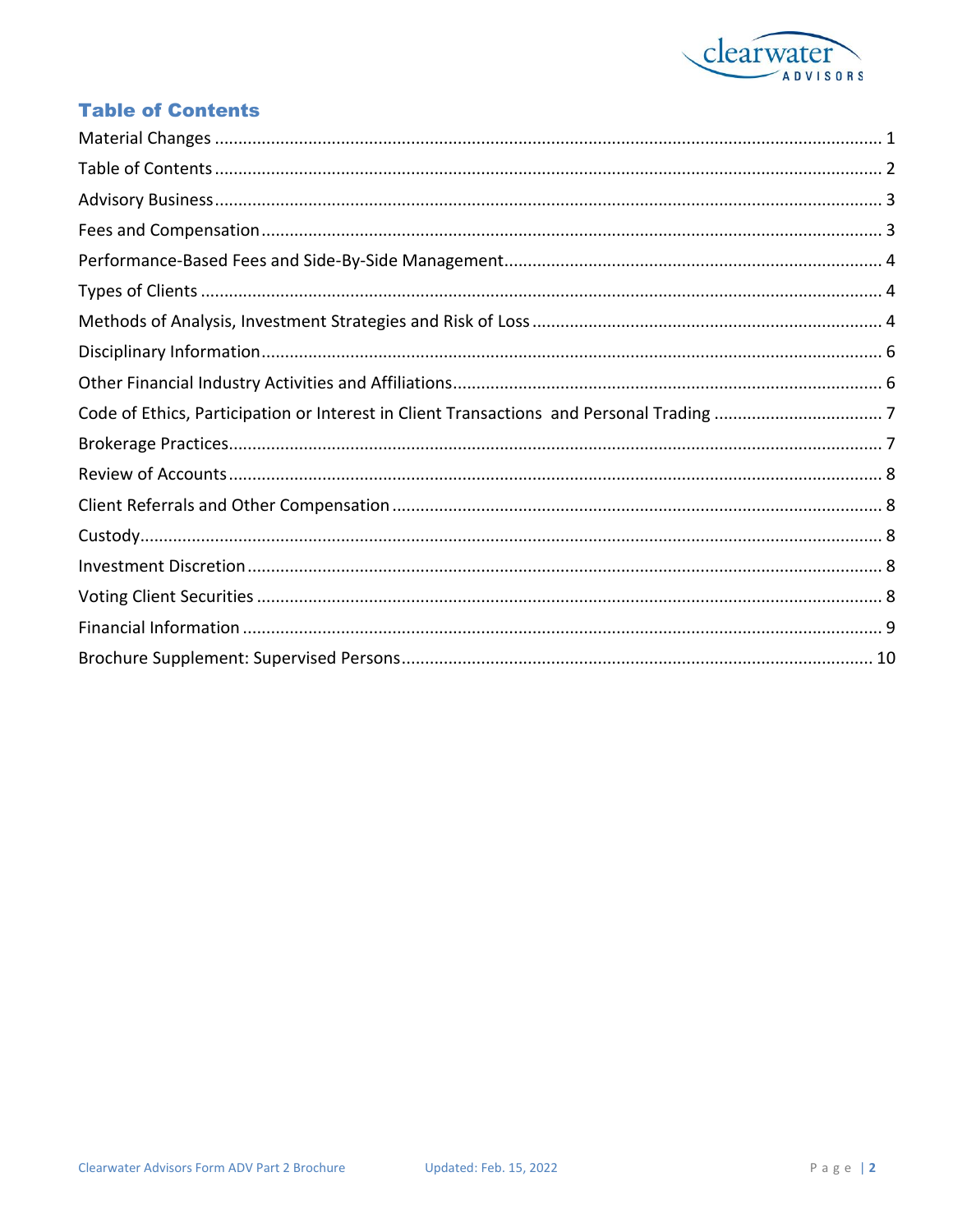

# <span id="page-3-0"></span>Advisory Business

### **History**

Clearwater was founded in 2001 by treasury and investment professionals focused on innovative fixed income investment management solutions. Members of the Clearwater portfolio management team have been managing institutional portfolios since 1995, with risk management careers dating back to the early 1980s. Throughout their careers Clearwater's principals have developed and used innovative technology solutions for portfolio management. Among the tools developed by the Clearwater team is Clearwater Analytics, a web-based portfolio reporting software designed to offer clients daily account transparency, including daily compliance, risk, accounting, and performance reports.

Sockeye Trading Company, Inc. is the largest shareholder of Clearwater. The beneficial owners of Sockeye Trading Company, Inc. are Michael Boren, Douglas Bates, and David Boren, each of whom sit on the Advisory Board of Clearwater. Honey Badger Investment Development LLC as well as various employees also own shares in Clearwater. The beneficial owner of Honey Badger, LLC is Daniel Bates, the Chief Executive Officer of Clearwater.

### **Advisory Services**

Clearwater specializes in fixed income investing for separately managed accounts. Clearwater's clients include corporate cash portfolios, state and local governments, school districts, insurance companies, endowments, foundations, trusts, family offices, credit unions and corporate pension plans. Clearwater constructs investment strategies that meet the client's portfolio risk and return objectives. The firm strives to maximize returns through time-tested investment management processes that include constant relative value analysis, careful security selection, and efficient trade execution.

Clearwater's goal is to help clients achieve their portfolio objectives while meeting portfolio liquidity requirements. Since each client has unique needs, the firm tailors each strategy to help clients accomplish their individual goals. While mandates vary by duration and need, the firm uses a top-down, relative value approach utilizing liquid products and focuses on identifying market opportunities within sectors, industries and credits. Clearwater is tenacious in its approach toward minimizing portfolio transaction costs and maximizing portfolio liquidity. The firm does not take large duration bets relative to the benchmark and believes Clearwater's relative value approach using liquid products and minimizing transaction costs best achieves clients' portfolio investment risk and return objectives. With the variety of clients and experience the firm holds collectively, Clearwater prides itself on the ability to listen and understand a client's particular needs and provide tailored investment options and solutions. Clearwater works diligently to enable open communication and become an extension of, and available resource to clients' treasury groups in all aspects of their investing — from investment policy discussion to implementation and specific security allowance and comprehensive reporting and monitoring.

Clearwater participates in a program that allows clients to select from a fixed income portfolio strategy including tax-advantaged municipal bonds or excluding tax-advantaged municipal bonds.

Clearwater also provides a small number of clients services relating to liquidity and counterparty analysis.

### **Assets Under Management**

<span id="page-3-1"></span>Clearwater specializes in fixed income investing for separately managed accounts. As of December 31, 2021, Clearwater managed discretionary accounts only and had a total of \$4,009,666,146 in assets under management.

# Fees and Compensation

### **Fees**

Clearwater is generally compensated for its investment advisory services by receiving a fee based on a percentage of the fair market value of assets under management. Fees are negotiable based on the amount of assets under management, the nature of the client accounts, and client's specific investment guidelines and objectives. Management fees typically range between 0.1% and 0.40% of assets under management. Clients will not be responsible to Clearwater for any other fees, including brokerage and other transaction costs. However, clients are responsible for separately arranging custody of their assets. Neither Clearwater nor its employees accept compensation for the sale of securities or other investment products.

Clearwater receives a fixed fee from a small number of clients for services relating to liquidity and counterparty analysis.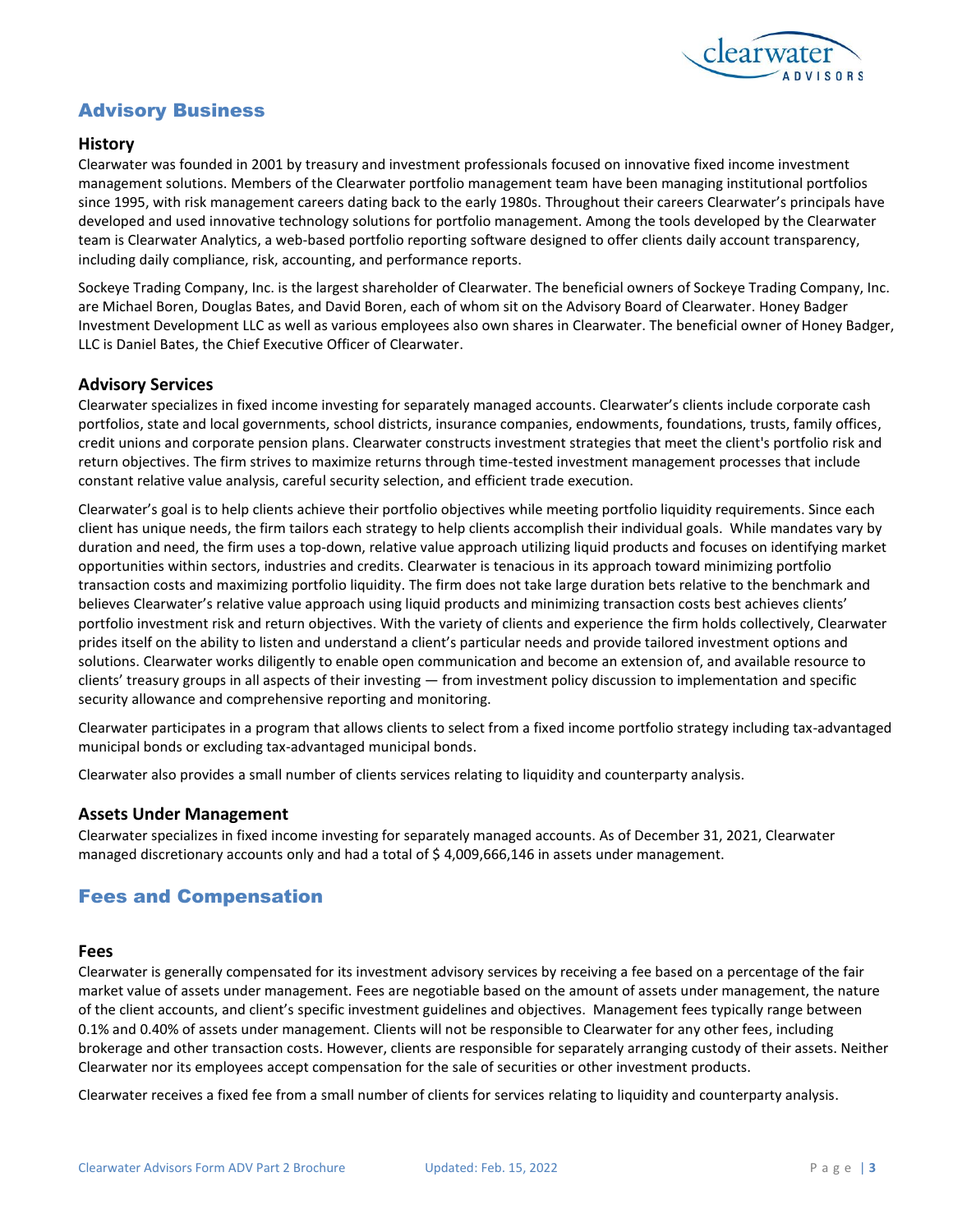

### **Invoicing**

Fees are generally invoiced in arrears on a monthly or quarterly basis depending on the client. Most invoices are set with a payable date within 30 days of receipt of the day the client receives the invoice. For a small number of clients, Clearwater will deduct the client's advisory fees directly from the client's custodian.

A client's fee invoice will also generally include the amount of fees being charged by Clearwater Analytics for various reporting services provided to the client. Such fees are covered by Clearwater Advisors. Please see the Other Financial Industry Activities and Affiliations section below for more information.

# <span id="page-4-0"></span>Performance-Based Fees and Side-By-Side Management

Clearwater does not use performance-based fees for any of its clients so there is no side-by-side management.

# <span id="page-4-1"></span>Types of Clients

Clearwater's clients include:

- Corporate Cash Portfolios
- State and Local Governments
- **School Districts**
- Insurance Companies
- **Endowments**
- **Foundations**
- **Trusts**
- Family Offices
- Corporate Pension Plans
- **Credit Unions**
- High Net Worth Individuals

Clearwater assesses and accepts clients on a case-by-case basis, with no set minimum account size.

# <span id="page-4-2"></span>Methods of Analysis, Investment Strategies and Risk of Loss

Clearwater's Investment Strategy Committee is responsible for the macro investment strategy decisions and includes the firm's principals, portfolio management and research staff. Specialized portfolio management and research staff make the individual credit and security selection decisions.

The experience and abilities of Clearwater's investment team span most securities traded in established markets. As a boutique investment manager, Clearwater works with most major broker-dealers that trade in its clients' investible universe.

Clearwater uses a top-down, relative value approach focused on identifying market opportunities within sectors, industries, and credits. The firm is keenly focused on minimizing portfolio turnover, minimizing portfolio transaction costs, and maximizing portfolio liquidity. Clearwater does not take large duration bets relative to the benchmark. Its methods of analysis, in order of priority, are as follows:

- 1) Economic analysis
- 2) Sector decision
- 3) Credit research
- 4) Yield Curve Analysis
- 5) Security selection
- 6) Trading
- 7) Best Execution

For certain clients, Clearwater utilizes a cash overlay strategy whereby a client's cash balance is invested in futures contracts so that it has an equivalent amount of exposure to a bond or equity index. Clearwater will generally rebalance the size of the futures contract as the cash balance in the separate account fluctuates.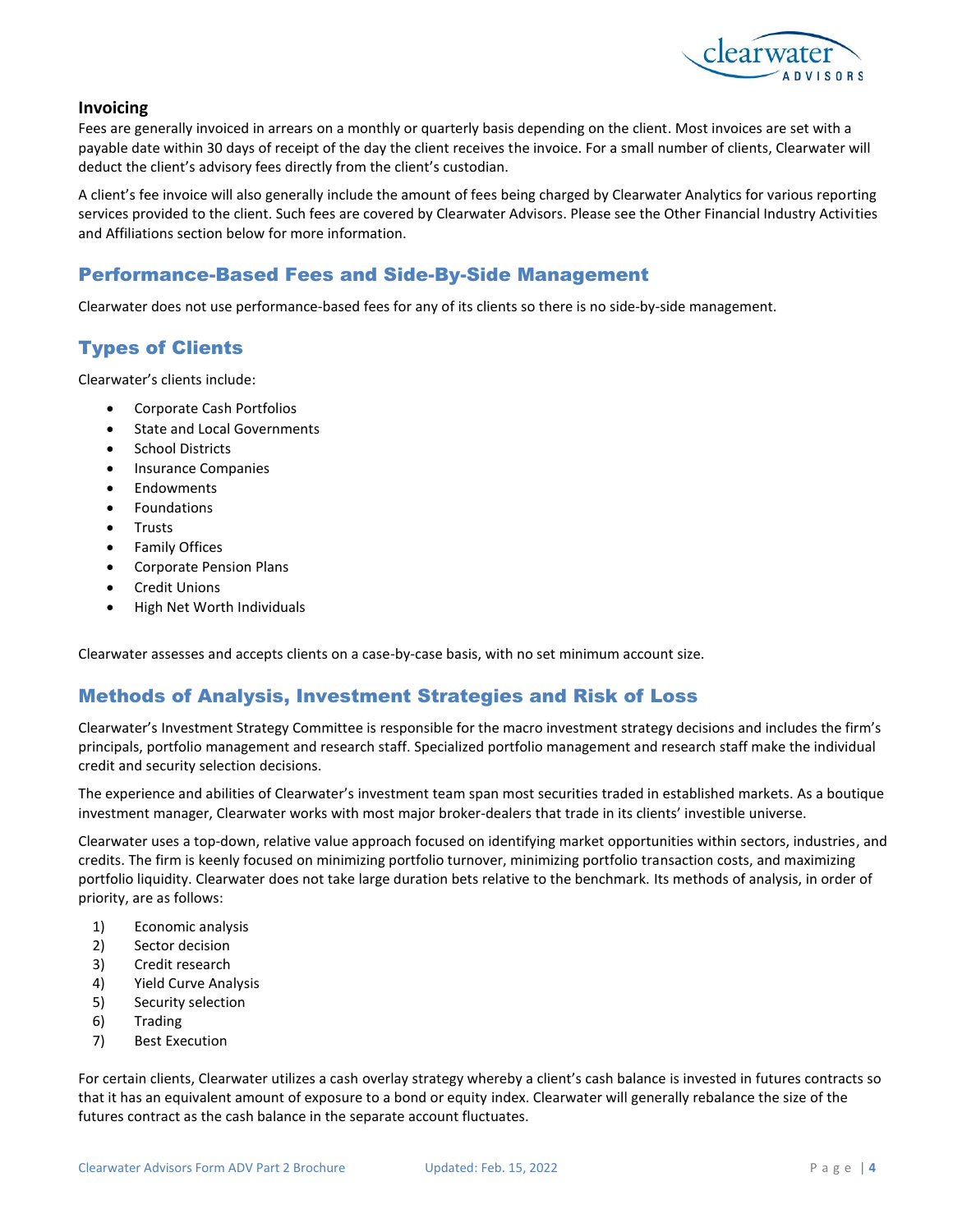

Clearwater uses proprietary risk management tools to screen and analyze potential investments. These tools also give advisors access to daily portfolio risk characteristics of relevance to Clearwater clients. The majority of credit research and modeling is done internally using sources including Fitch, Moody's, S&P, the Securities and Exchange Commission resources, news, and other publicly accessible research.

Each member of the portfolio management group is responsible for monitoring industry-relevant news and analysis, processing this news to develop viewpoints and insights, discussing it with the other portfolio managers, and delivering specifically-related information to the client. This delivery takes many forms ranging from phone calls and emails to more formal monthly market commentaries and issue-specific white papers. The more formal white papers and monthly updates are emailed to clients and made available on Clearwater's website.

### **Material Risks**

Below is a summary of the material risks associated with the strategies and methods of analysis used by Clearwater. Investing in securities and other instruments and assets involves risk of loss that clients should be prepared to bear. Clients should be aware that not all of the risks listed below will pertain to every client as certain risks may only apply to certain investment strategies. Furthermore, the risks listed below are not intended to be a complete description of the risks associated with the strategies and methods of analysis used by Clearwater. There can be no assurance that expected or targeted returns for any client will be achieved.

Call Risk. A client that invests in fixed income securities will be subject to the risk that an issuer may exercise its right to redeem the security earlier than expected (a call). Issuers may call outstanding securities prior to their maturity for a number of reasons (e.g., declining interest rates, changes in credit spreads and improvements in the issuer's credit quality). If an issuer calls a security that a client as invested in, the client may not recoup the full amount of its initial investment or may not realize the full anticipated earnings from the investment and may be forced to reinvest in lower-yielding securities, securities with greater credit risks or securities with other, less favorable features.

Corporate Debt Securities Risk. Corporate debt securities include corporate bonds, debentures, notes and other similar corporate debt instruments, including convertible securities. Corporate debt securities may be highly customized and as a result may be subject to, among others, liquidity risk and pricing transparency risks. Corporate debt securities are also subject to the risk of the issuer's inability to meet principal and interest payments on the obligation and may also be subject to price volatility due to such factors as interest rate sensitivity, market perception of the creditworthiness of the issuer and general market liquidity. Company defaults can impact the level of returns generated by corporate debt securities. An unexpected default can reduce income and the capital value of a corporate debt security. Furthermore, market expectations regarding economic conditions and the likely number of corporate defaults may impact the value of corporate debt securities.

Credit Risk. A client could lose money if the issuer or guarantor of a security (including a security purchased with securities lending collateral), the counterparty to a derivatives contract, repurchase agreement or a loan of portfolio securities, or the issuer or guarantor of collateral, is unable or unwilling, or is perceived (whether by market participants, rating agencies, pricing services or otherwise) as unable or unwilling, to honor its obligations. The downgrade of the credit of a security or of the issuer of security held by a client may decrease its value. Securities are subject to varying degrees of credit risk, which are often reflected in credit ratings.

Derivative Risks. Clearwater's cash overlay strategy involves the use of derivatives (futures contracts). Derivatives are subject to additional risks, including that the value of the derivative does not correlate with the value of the underlying security or index, that portfolio volatility increases due to increased exposure to the security or index, and that the counterparty to the derivative is unable to satisfy its obligations or Clearwater is not otherwise able to sell or close out its position.

Inflation and Deflation Risk. A client may be subject to inflation and deflation risk. Inflation risk is the risk that the present value of assets or income of a client's account will be worth less in the future as inflation decreases in the present value of money. Deflation risk is the risk that prices throughout the economy decline over time creating an economic recession, which could make issuer default more likely and may result in a decline in the value of an account's assets.

Interest Rate Risk. Interest rate risk is the risk that fixed income securities will decline in value because of changes in interest rates. As nominal interest rates rise, the value of certain fixed income securities held by a client is likely to decrease. A nominal interest rate can be described as the sum of a real interest rate and an expected inflation rate. Interest rate changes can be sudden and unpredictable, and a client may lose money as a result of movements in interest rates. Fixed income securities with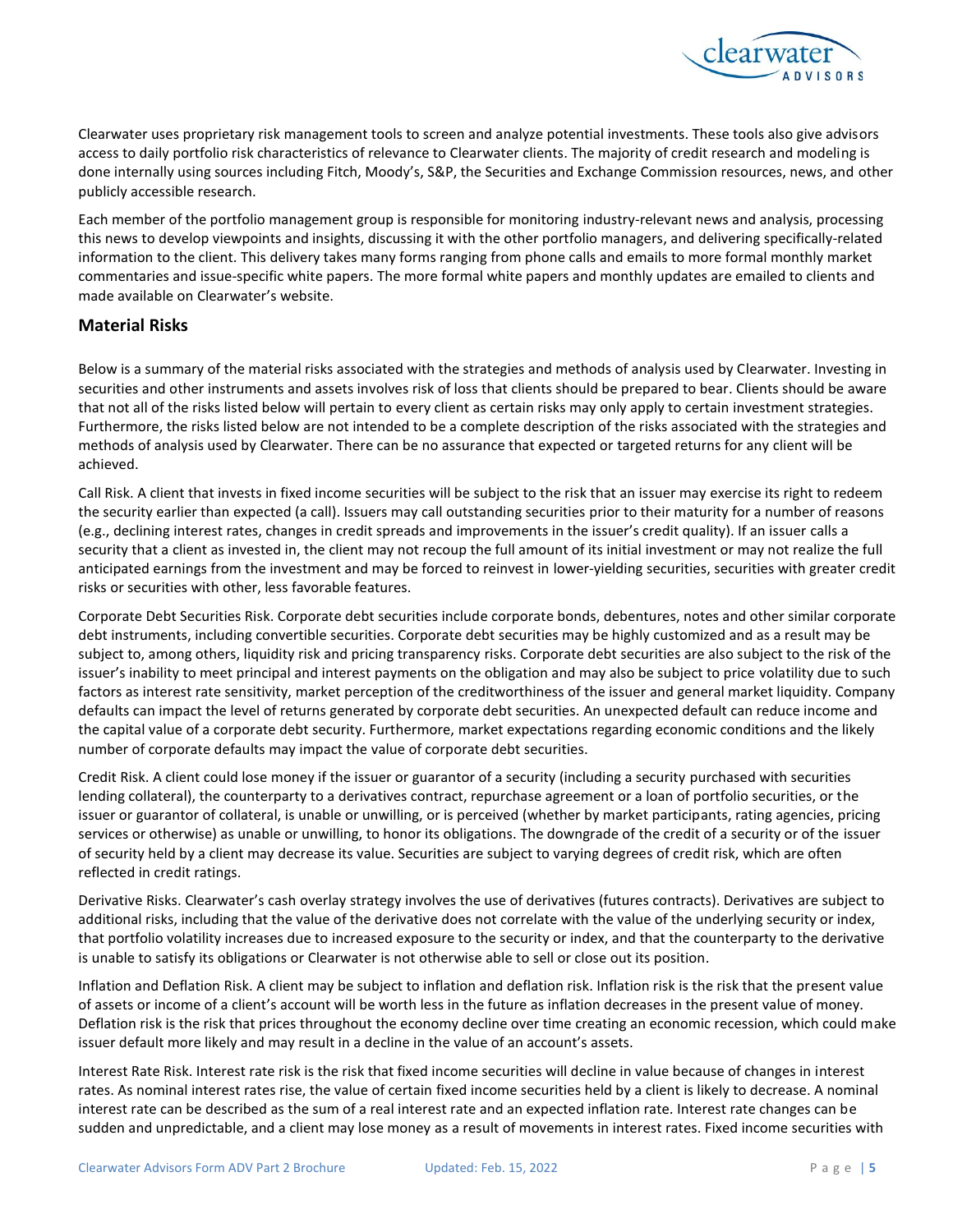

longer durations tend to be more sensitive to changes in interest rates, usually making them more volatile than securities with shorter durations. Variable and floating rate securities generally are less sensitive to interest rate changes but may decline in value if their interest rates do not rise as much, or as quickly, as interest rates in general. Conversely, floating rate securities will not generally increase in value if interest rates decline.

Issuer Risk. The value of a security may decline for a number of reasons, which directly relate to the issuer, such as management performance, financial leverage, reputation, and reduced demand for the issuer's goods or services, as well as the historical and prospective earnings of the issuer and the value of its assets.

Market Risk. The market price of securities owned by a client may go up or down, sometimes rapidly or unpredictably. Securities may decline in value due to factors affecting securities or credit markets generally or particular industries represented in the securities markets. The value of a security may decline due to general market conditions which are not specifically related to a particular company, such as real or perceived adverse economic conditions, changes in the general outlook for corporate earnings, changes in interest or currency rates or adverse investor sentiment generally. The value of a security may also decline due to factors which affect a particular industry or industries, such as labor shortages or increased production costs and competitive conditions within an industry.

Mortgage-Related Securities Risk. Mortgage-related securities often involve risks that are different from or more acute than risks associated with other types of debt instruments. Generally, rising interest rates tend to extend the duration of fixed rate mortgage-related securities, making them more sensitive to changes in interest rates. As a result, in a period of rising interest rates, if a client holds mortgage-related securities, it may exhibit additional volatility. In addition, adjustable and fixed rate mortgage-related securities are subject to prepayment risk. When interest rates decline, borrowers may pay off their mortgages sooner than expected. This can reduce the returns of a client's account because the account may have to reinvest that money at the lower prevailing interest rates.

ETF Risks. Investments in exchange-traded funds ("ETFs") entail certain risks. In particular, investments in passive ETFs involve the risk that the ETF's performance may not track the performance of the index the ETF is designed to track. Unlike the index, an ETF incurs advisory and administrative expenses and transaction costs in trading securities. In addition, the timing and magnitude of cash inflows and outflows from and to investors buying and redeeming shares in the ETF could create cash balances that cause the ETF's performance to deviate from the index. Performance of an ETF and the index it is designed to track also may diverge because the composition of the index and the securities held by the ETF may occasionally differ.

# <span id="page-6-0"></span>Disciplinary Information

Neither Clearwater nor any of its employees have any disciplinary or legal events to disclose.

# <span id="page-6-1"></span>Other Financial Industry Activities and Affiliations

Sockeye Trading Company, Inc., the largest shareholder of Clearwater Advisors, also has a minority interest in Clearwater Analytics, LLC. The beneficial owners of Sockeye Trading Company, Inc., Michael Boren, Douglas Bates, and David Boren, sit on the Board of Directors of Clearwater Advisors and Clearwater Analytics.

Clearwater Analytics operates separately from Clearwater Advisors, providing clients of Clearwater Advisors and other clients daily compliance, risk, accounting, and performance reports. For certain existing clients of Clearwater Advisors, an arrangement has been made in the past with Clearwater Analytics whereby Clearwater Advisors has covered the cost of these services with regard to assets it manages on behalf of a client as well as for a certain amount of the client's externally managed assets. In some cases, where a client's externally managed assets exceed a certain threshold, Clearwater Advisors, as disclosed to the client, has retained a portion of the fees paid by the client for the reporting services provided by Clearwater Analytics on these additional assets. However, since Clearwater Advisors is covering the cost of these services up to this threshold, including assets where Clearwater Advisors is not earning any advisory fee, Clearwater Advisors does not believe that this type of fee arrangement represents a conflict of interest.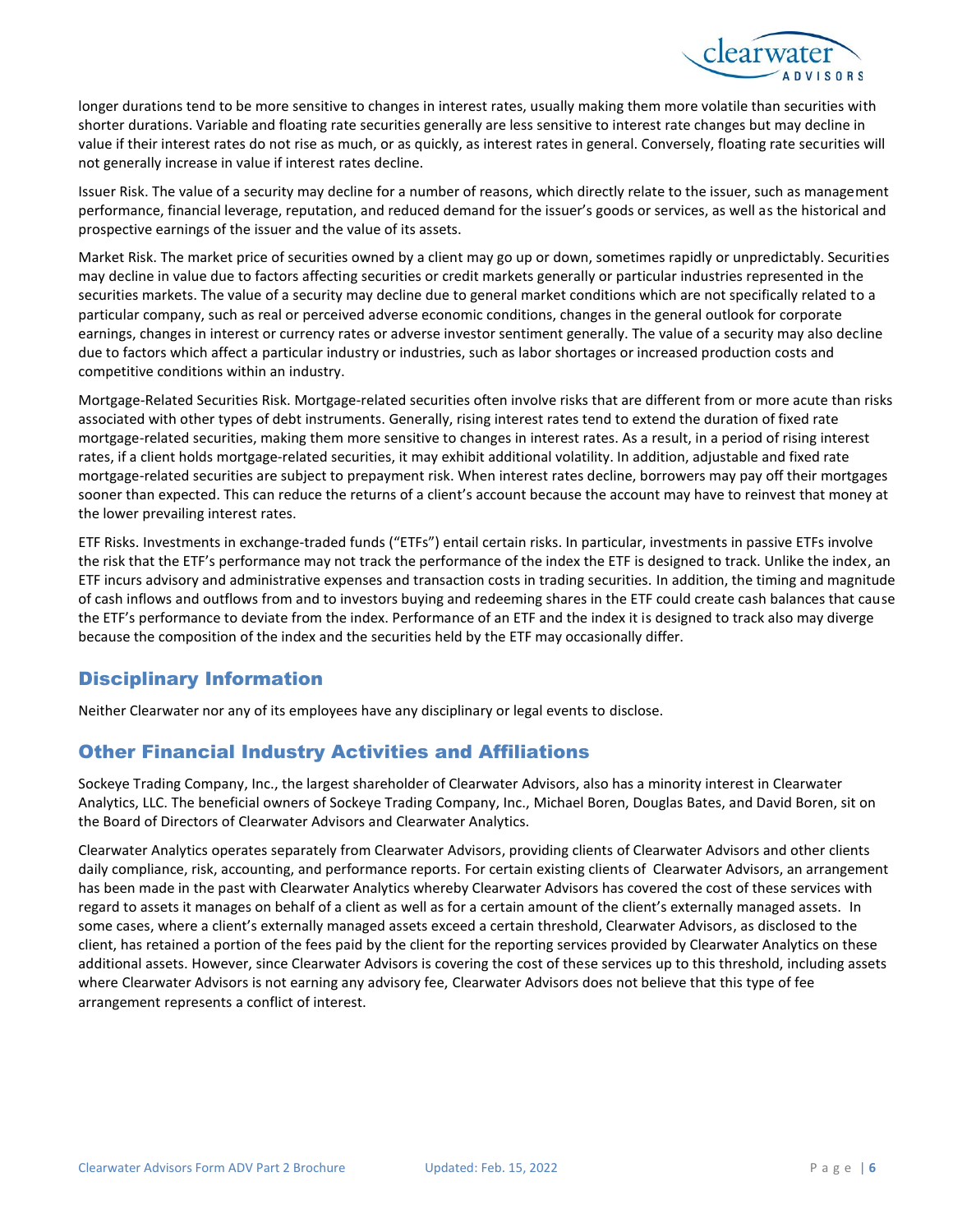

# <span id="page-7-0"></span>Code of Ethics, Participation or Interest in Client Transactions

# and Personal Trading

# **Code of Ethics and Personal Trading**

Clearwater employees are required to indicate their acknowledgement and compliance with the Code of Ethics upon hire and on an annual basis. The firm's Code of Ethics outlines and discusses the following topics:

- Business and Accounting Principles
- Conflicts of Interest
- Personal Securities Holdings Disclosure Procedures
- Insider Trading
- Confidential Information
- Competition, Solicitation and Interference
- Payments to Governmental Officials or Employees
- Foreign Transactions and Payments
- Monitoring of Compliance
- Severability and Judicial Modification

The Code of Ethics requires employees to submit quarterly reports detailing their transactions in certain Reportable Securities, defined by the Code of Ethics. Additionally, the Compliance Department maintains a Restricted Trading List and Blacklist that include the names of companies about which Clearwater has, or is likely to have, material and non-public information. Employees are required to request permission from the Compliance Department prior to purchasing or selling any Reportable Security listed on the Restricted Trading List. The Compliance Department reviews these reports for suspicious trading activity and compliance with the Restricted Trading List and Blacklist policies. Clearwater's Code of Ethics is available for review by its clients upon request.

### **Conflicts of Interest**

Clearwater endeavors to minimize potential conflicts of interest at all times. Clearwater does not recommend securities to clients or purchase or sell securities for client accounts in which Clearwater or any related companies have a material financial interest. Clearwater may from time to time invest funds of the company, affiliates, principals, or employees ("Proprietary Funds") in securities or investment strategies similar to those employed on behalf of clients. Proprietary Funds will not receive preference over client funds at any time. All transactions involving Proprietary Funds will be executed simultaneously or subsequent to similar transactions for clients. In the event of any potential conflict of interest, client accounts will receive preference over proprietary accounts. All proprietary trading is monitored by two or more principals or officers to ensure compliance with this policy.

# <span id="page-7-1"></span>Brokerage Practices

Clients delegate authority to Clearwater to designate the broker-dealers who purchase and sell within Clearwater-managed accounts. When seeking to effect a transaction on behalf of a client, Clearwater generally seeks the most favorable bid or offer available in the market from an approved list of broker-dealers. Clearwater favors broker-dealers who exhibit the ability to effect trades that most closely conform to the firm's price expectations. Clearwater also takes into account factors such as the brokerdealer's access to the primary market, the ability to effect specific trades, the size and breadth of inventory, and clearance and settlement capability. Portfolio managers do not use the firm or any affiliates as brokers to execute transactions for the accounts.

While Clearwater does not have any soft dollar arrangements, the firm does receive proprietary research from broker-dealers that effect securities transactions on behalf of advisory clients. Such research is not a significant factor with respect to the selection of broker-dealers.

Clearwater does not accept any additional services or benefits in exchange for its brokerage selection including client referrals.

Clearwater may accept instructions from clients to direct their brokerage transactions to a specific broker-dealer. A client, for example, may have a pre-existing relationship with the broker-dealer. In cases where directed brokerage is permitted, Clearwater will review whether the directed broker-dealer is providing competitive and high-quality brokerage execution services.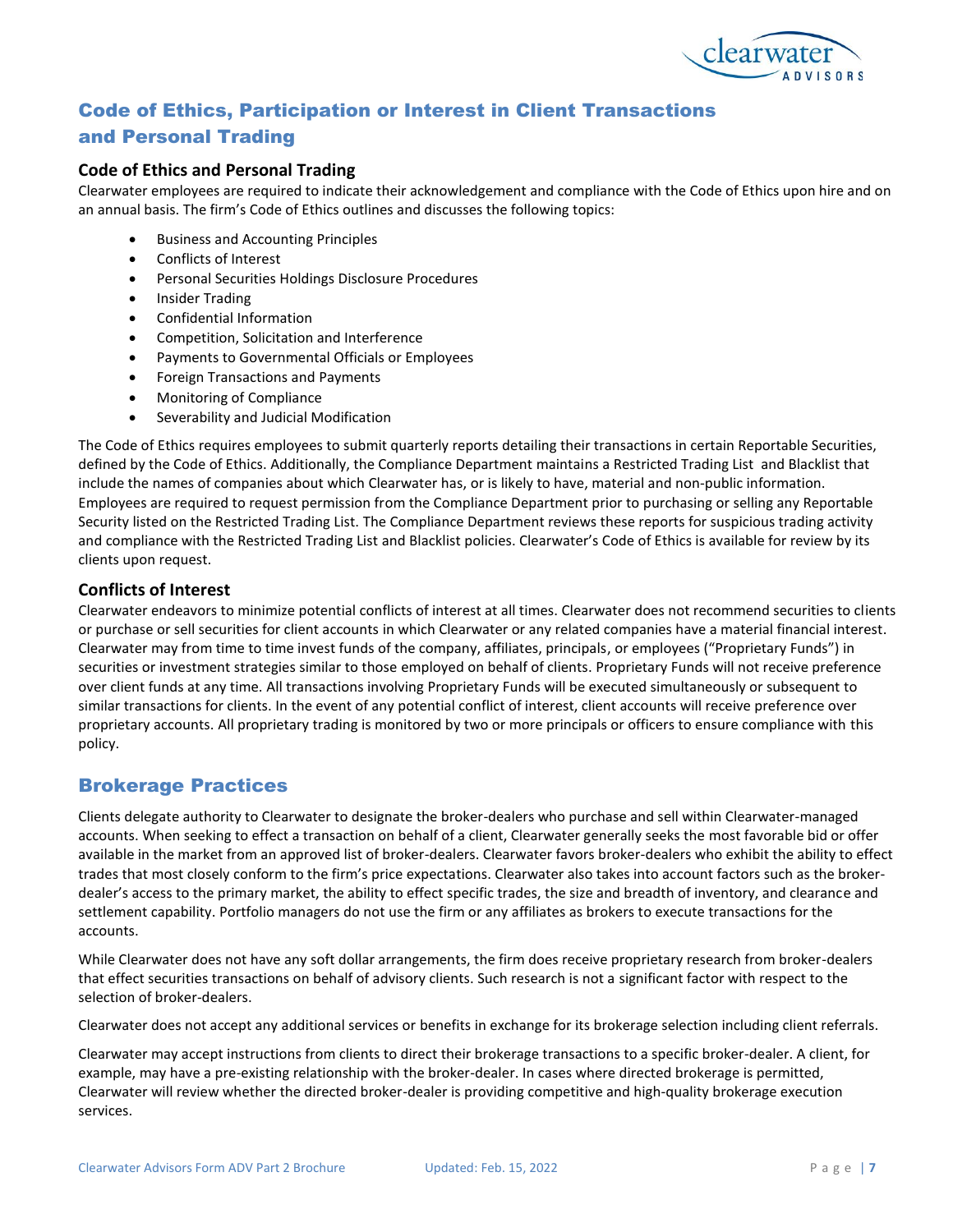

### **Trade Aggregation**

At times, a portfolio manager may determine that it would be both desirable and suitable to purchase or sell a particular security for more than one of the portfolio manager's clients and there is a limited supply or demand for the security. Under such circumstance, Clearwater's policies allow the portfolio managers to aggregate or bunch orders on behalf of two or more clients ("Trade Aggregation"). Any Trade Aggregation is only permissible to achieve best execution and efficiency based on the commonality of the clients' investment objectives. If an order is only partially filled, it is generally allocated on a pro rata basis based on the original Trade Aggregation plan. If the portfolio manager determines in good faith that it is in the best interests of the clients to allocate the order in a way other than on a pro rata basis, the portfolio manager must make a written record of the reasoning behind the final allocation and notify the Compliance Department.

# <span id="page-8-0"></span>Review of Accounts

### **Periodic Reviews with Portfolio Managers**

Nearly all accounts are reviewed internally by the portfolio management team on a daily basis. Accounts are formally reviewed with clients as appropriate to ensure that investments continue to be appropriate for clients' particular investment guidelines. A significant change in the markets or a particular security held by a client may trigger additional review of client portfolios with the clients. Clients may also request a review with the portfolio manager at any time.

### **Daily Online Reporting**

Clients have access to daily accounting, compliance, performance, and risk reports on a secure, password-protected website provided by Clearwater Analytics. Static monthly reports are also available on the website on the first business day following the end of each month.

# <span id="page-8-1"></span>Client Referrals and Other Compensation

Clearwater does not receive any economic benefits from any non-client for providing investment advice or other advisory services to its clients.

Neither Clearwater, nor any related company, directly or indirectly compensates any person who is not an employee for client referrals.

# <span id="page-8-2"></span>**Custody**

Clients are responsible for selecting their own custodian. Clearwater has limited custody only in cases where the client requests Clearwater deduct fees directly from the investment accounts.

Clients should compare any account statements received from Clearwater Advisors or Clearwater Analytics with the statements received from the qualified custodian.

# <span id="page-8-3"></span>Investment Discretion

Clearwater has discretionary trading authority over clients' accounts subject to occasional restrictions imposed by clients on a case-by-case basis. Clearwater generally requires clients to provide an investment policy as the basis for creation and maintenance of its portfolio. Within the constraints of the client's investment policy, Clearwater's authority includes selecting the security types and amounts to be purchased or sold for a client's account, selecting the broker-dealers to be used for the purchase or sale of securities for a client's account, and selecting the commission rates to be paid to the broker-dealer for a client's securities transactions. However, unless otherwise authorized, Clearwater always obtains specific consent from clients before realizing a gain or loss in a client account. Before assuming discretionary authority over clients' accounts, Clearwater obtains an executed investment management agreement that includes language describing the discretionary authority.

# <span id="page-8-4"></span>Voting Client Securities

Clearwater's policy is to not vote proxies on behalf of its clients.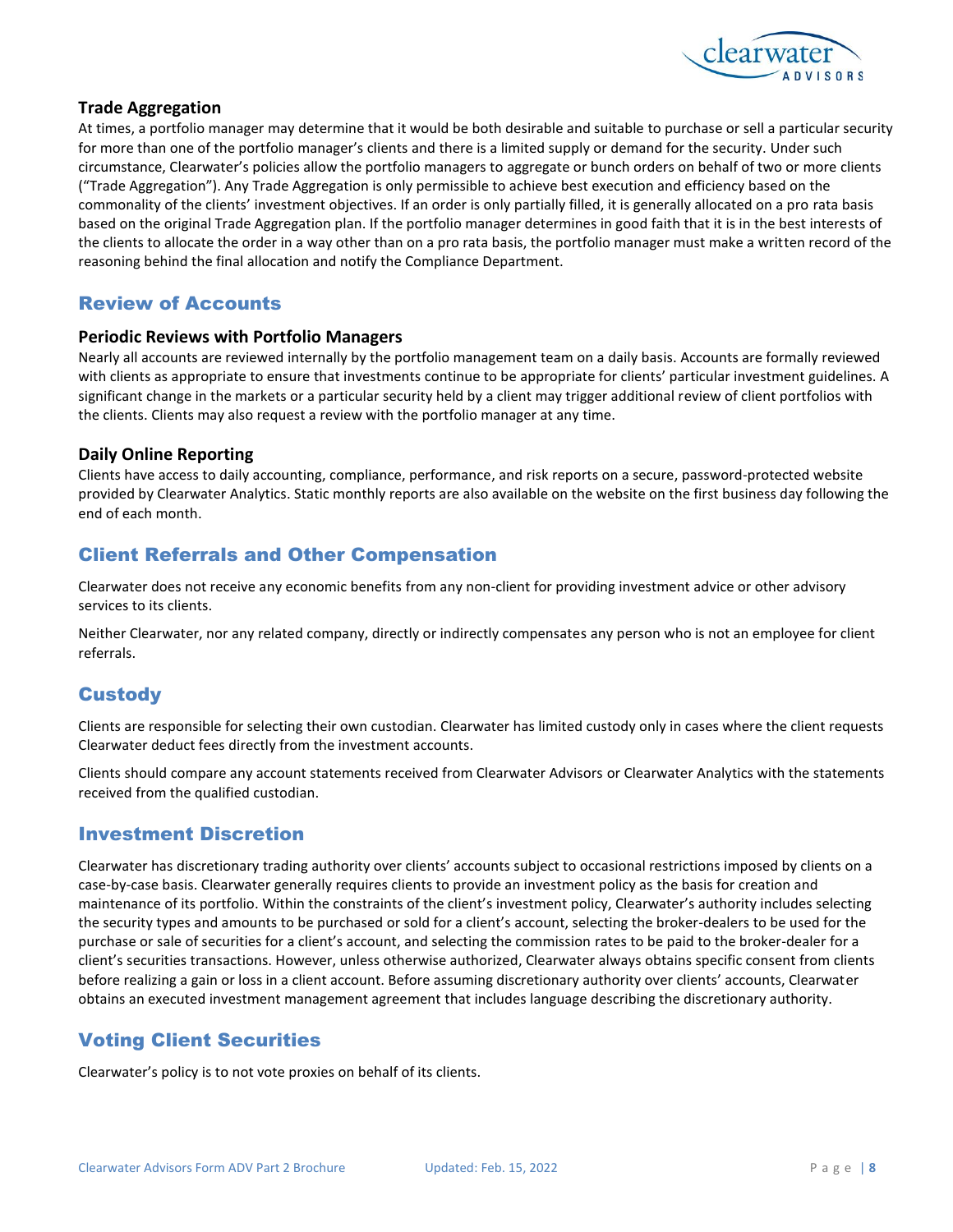

# <span id="page-9-0"></span>Financial Information

Clearwater is cash-flow positive and does not have any debt. Therefore, Clearwater does not have a current or reasonably likely financial condition that would impair its ability to meet contractual commitments to clients.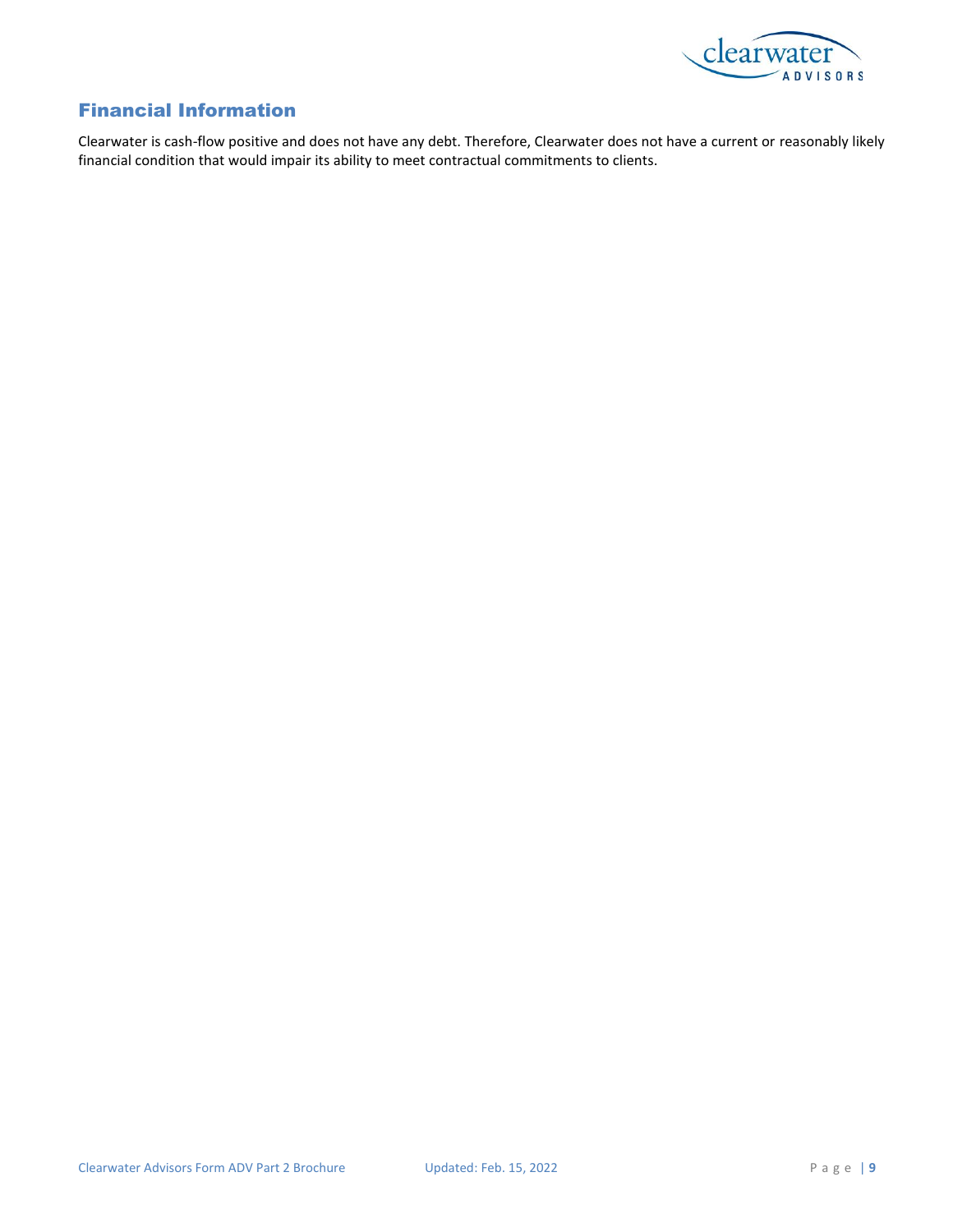

# <span id="page-10-0"></span>Brochure Supplement: Supervised Persons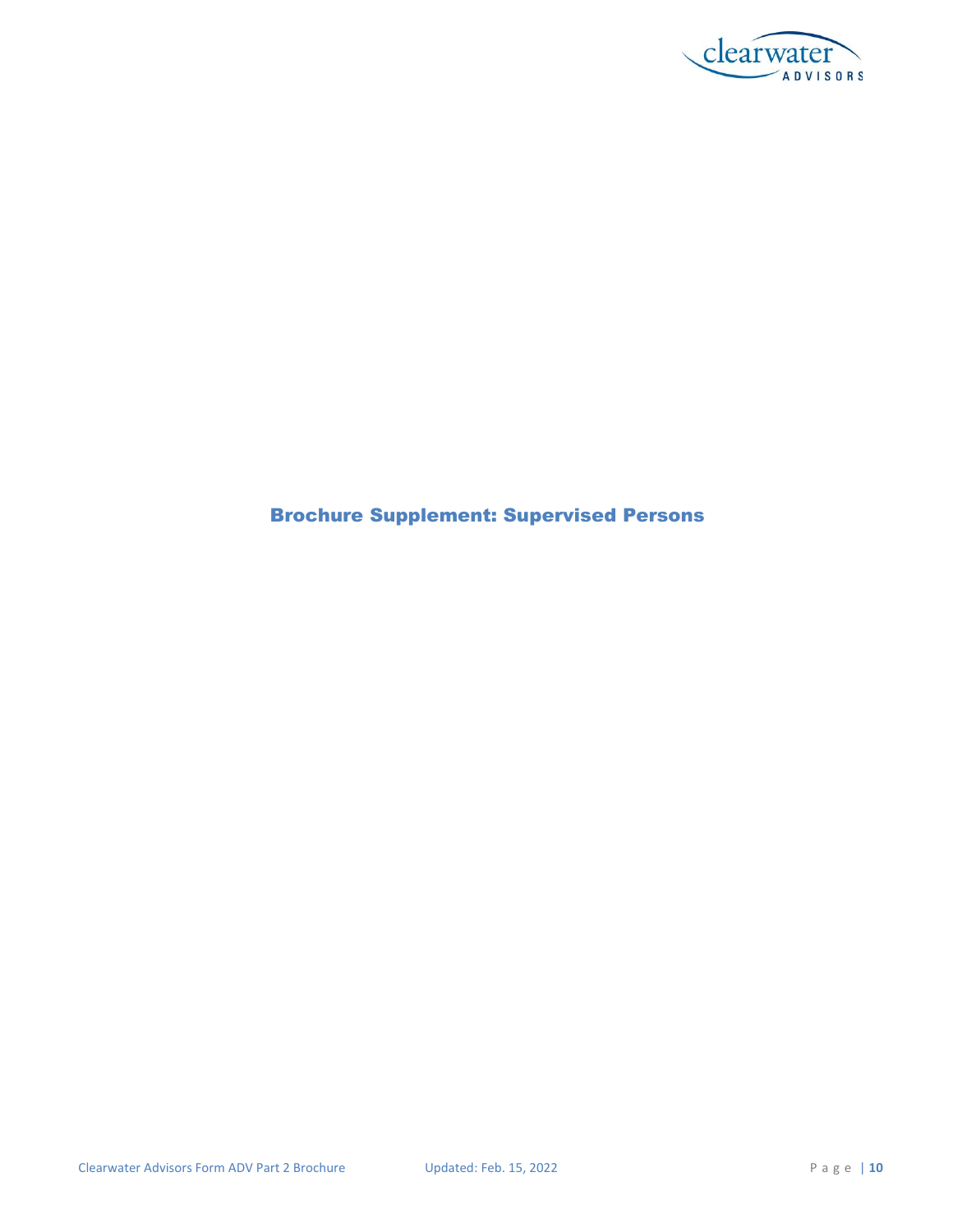

# **Form ADV Brochure Supplement for Daniel Bates – Chief Executive Officer**

Updated: February 24, 2020 101 S. Capitol Blvd, Suite 1201 Boise, Idaho 83702 Phone: 208.433.1222

This brochure supplement provides information about Daniel Bates that supplements the Clearwater Advisors brochure, which you should have received. If you did not receive a copy or if you have any questions about the contents of this supplement, please contact us at 208-433-1222. Additional information about Daniel Bates is available on the SEC's website at www.adviserinfo.sec.gov.

#### **Educational Background and Business Experience**

Dan joined Clearwater in April 2018 as the firm's Chief Executive Officer and a member of the Board of Directors.

Previously, from December 2012 to April 2018, Dan worked at Goldman Sachs as a Vice-President in Investment-Banking, doing M&A, leveraged finance, and capital markets transactions. From September 2008 to December 2012, he worked in Investment-Banking at Credit Suisse.

Dan holds a Bachelor of Science degree in Accounting from Brigham Young University.

Year of Birth: 1982

### **Disciplinary Information**

Dan has no legal or disciplinary events to disclose.

**Other Business Activities** None.

#### **Additional Compensation**

Dan does not receive any economic benefits from any non-client for providing investment advice or other advisory services to Clearwater's clients.

#### **Supervision**

Clearwater has a formal Compliance Program and Code of Ethics designed to prevent violations of government regulations and ethical principles. The Chief Compliance Officer oversees the enforcement of the Compliance Program and Code of Ethics through regular communication with employees as well as an annual review. The Compliance Program includes provisions and guidance concerning fiduciary duties, conflicts of interest and portfolio management and trading practices.

Dan is supervised by Hayley Nelson, Chief Compliance Officer. Hayley may be reached at hnelson@clearwateradvisors.com.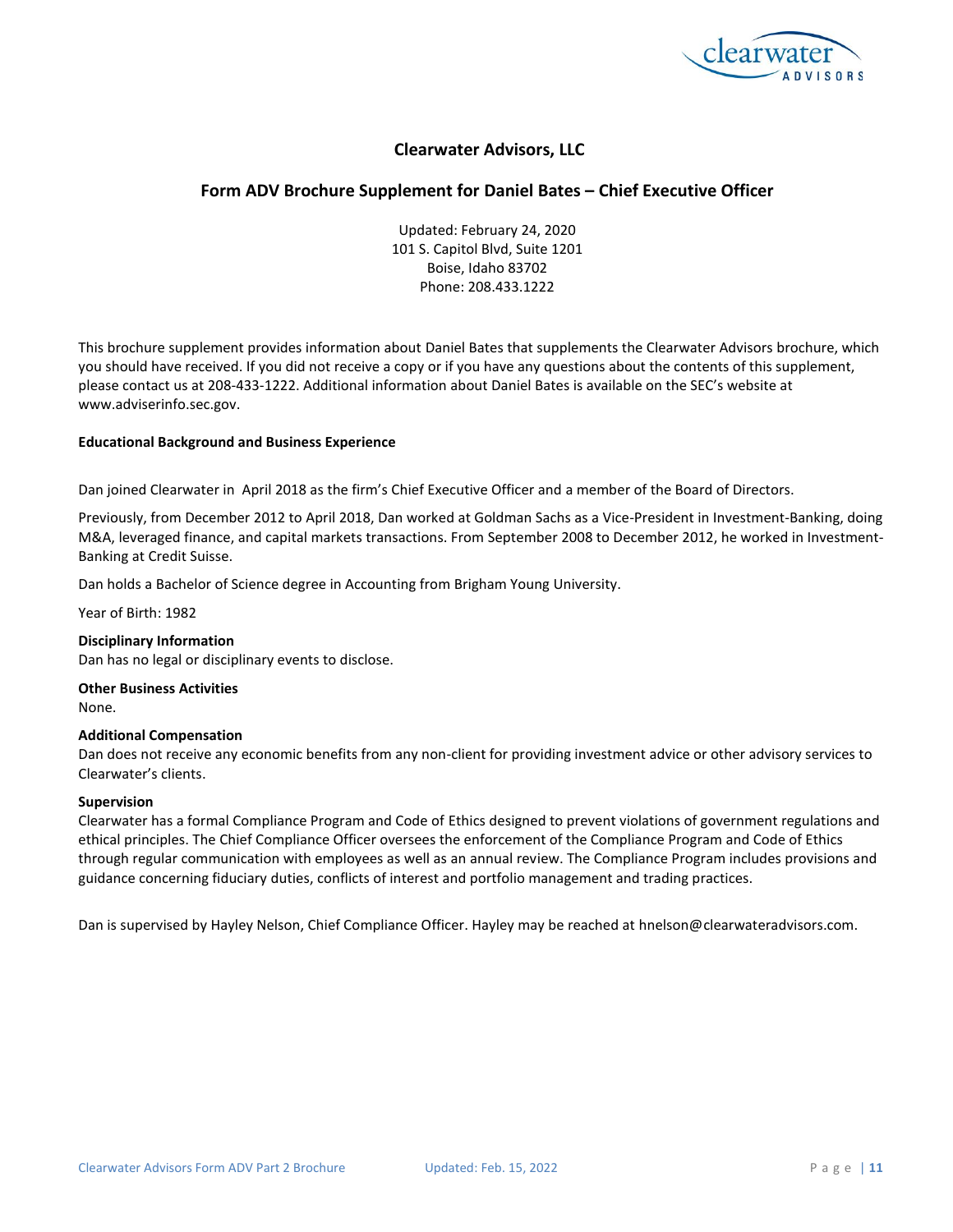

# **Form ADV Brochure Supplement for Rhet Hulbert – Portfolio Manager**

Updated: February 24, 2020 101 S. Capitol Blvd, Suite 1201 Boise, Idaho 83702 Phone: 208.433.1222

This brochure supplement provides information about Rhet Hulbert that supplements the Clearwater Advisors brochure, which you should have received. If you did not receive a copy or if you have any questions about the contents of this supplement, please contact us at 208-433-1222. Additional information about Rhet Hulbert is available on the SEC's website at www.adviserinfo.sec.gov.

#### **Educational Background and Business Experience**

Rhet joined the portfolio management team in 2006 and has spent most of his time specializing in portfolios with durations less than one year.

Rhet's work with Clearwater began in 2003. He helped design, build and improve the Clearwater Analytics System, specializing in data quality and custom report building. Rhet brings a strong analytical and technical background to the portfolio management team which enables him to provide the team with operational efficiencies, including the development of proprietary portfolio management tools.

Rhet graduated Cum Laude and holds a Bachelor of Business Administration in Computer Information Systems from Boise State University.

Year of Birth: 1977

#### **Disciplinary Information**

Rhet has no legal or disciplinary events to disclose.

**Other Business Activities** None.

#### **Additional Compensation**

Rhet does not receive any economic benefits from any non-client for providing investment advice or other advisory services to Clearwater's clients.

#### **Supervision**

Clearwater has a formal Compliance Program and Code of Ethics designed to prevent violations of government regulations and ethical principles. The Chief Compliance Officer oversees the enforcement of the Compliance Program and Code of Ethics through regular communication with employees as well as an annual review. The Compliance Program includes provisions and guidance concerning fiduciary duties, conflicts of interest and portfolio management and trading practices.

Rhet is supervised by Dan Bates, Chief Executive Officer. Dan may be reached at (208) 433-1222.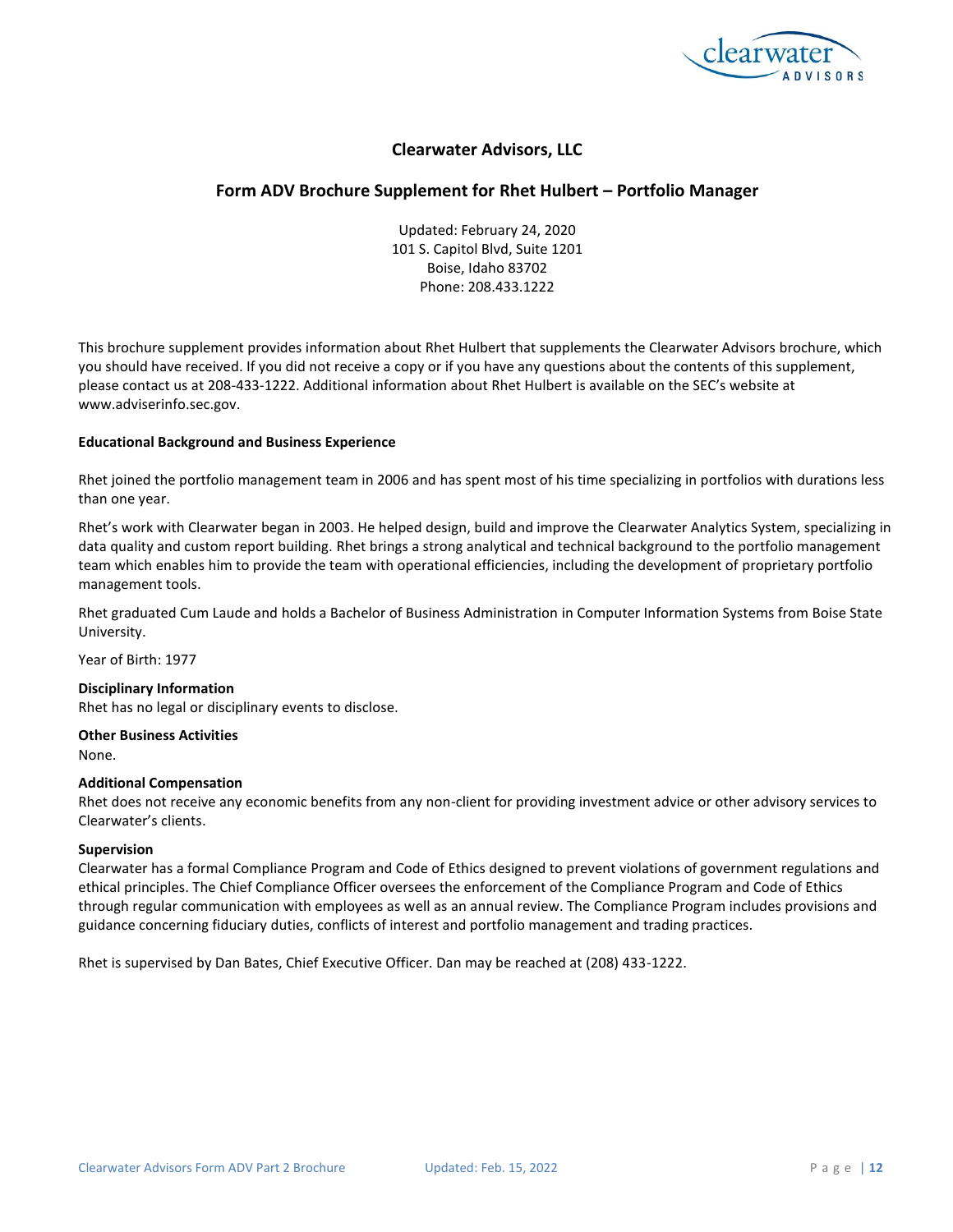

# **Form ADV Brochure Supplement for Chris Brechbuhler – Portfolio Manager**

Updated: February 24, 2020 101 S. Capitol Blvd, Suite 1201 Boise, Idaho 83702 Phone: 208.433.1222

This brochure supplement provides information about Chris Brechbuhler that supplements the Clearwater Advisors brochure, which you should have received. If you did not receive a copy or if you have any questions about the contents of this supplement, please contact us at 208-433-1222. Additional information about Chris Brechbuhler is available on the SEC's website at www.adviserinfo.sec.gov.

#### **Educational Background and Business Experience**

Chris joined Clearwater in April 2011 as a Portfolio Manager.

Chris worked for Members Capital Advisors from 1999 through 2005 as an investment support and operations manager. Later he worked as a managed accounts analyst, where he was responsible for comprehensive investment management decisions for \$500 million in managed account products. In 2005, he joined Alaska Permanent Capital Management Company as a portfolio manager and senior investment analyst. Among other things, Chris provided portfolio management and analysis across a spectrum of investment guidelines and fixed income indices and was also responsible for credit decisions and relative value and securities trading within the corporate and commercial sectors.

Chris holds a Bachelor of Science in Business and Finance from Miami University and is a CFA Charterholder<sup>1</sup>.

Year of Birth: 1971

#### **Disciplinary Information**

Chris has no legal or disciplinary events to disclose.

**Other Business Activities** None.

#### **Additional Compensation**

Chris does not receive any economic benefits from any non-client for providing investment advice or other advisory services to Clearwater's clients.

#### **Supervision**

Clearwater has a formal Compliance Program and Code of Ethics designed to prevent violations of government regulations and ethical principles. The Chief Compliance Officer oversees the enforcement of the Compliance Program and Code of Ethics through regular communication with employees as well as an annual review. The Compliance Program includes provisions and guidance concerning fiduciary duties, conflicts of interest and portfolio management and trading practices.

Chris is supervised by Dan Bates, Chief Executive Officer. Dan may be reached at (208) 433-1222.

 $1$  CFA Charterholder Requirements: Four years qualified investment work experience, completion of the Chartered Financial Analyst (CFA) program, active membership in the CFA Institute, adherence to the CFA Institute Code of Ethics and Standards of Professional Conduct on an annual basis, membership to a local CFA member society.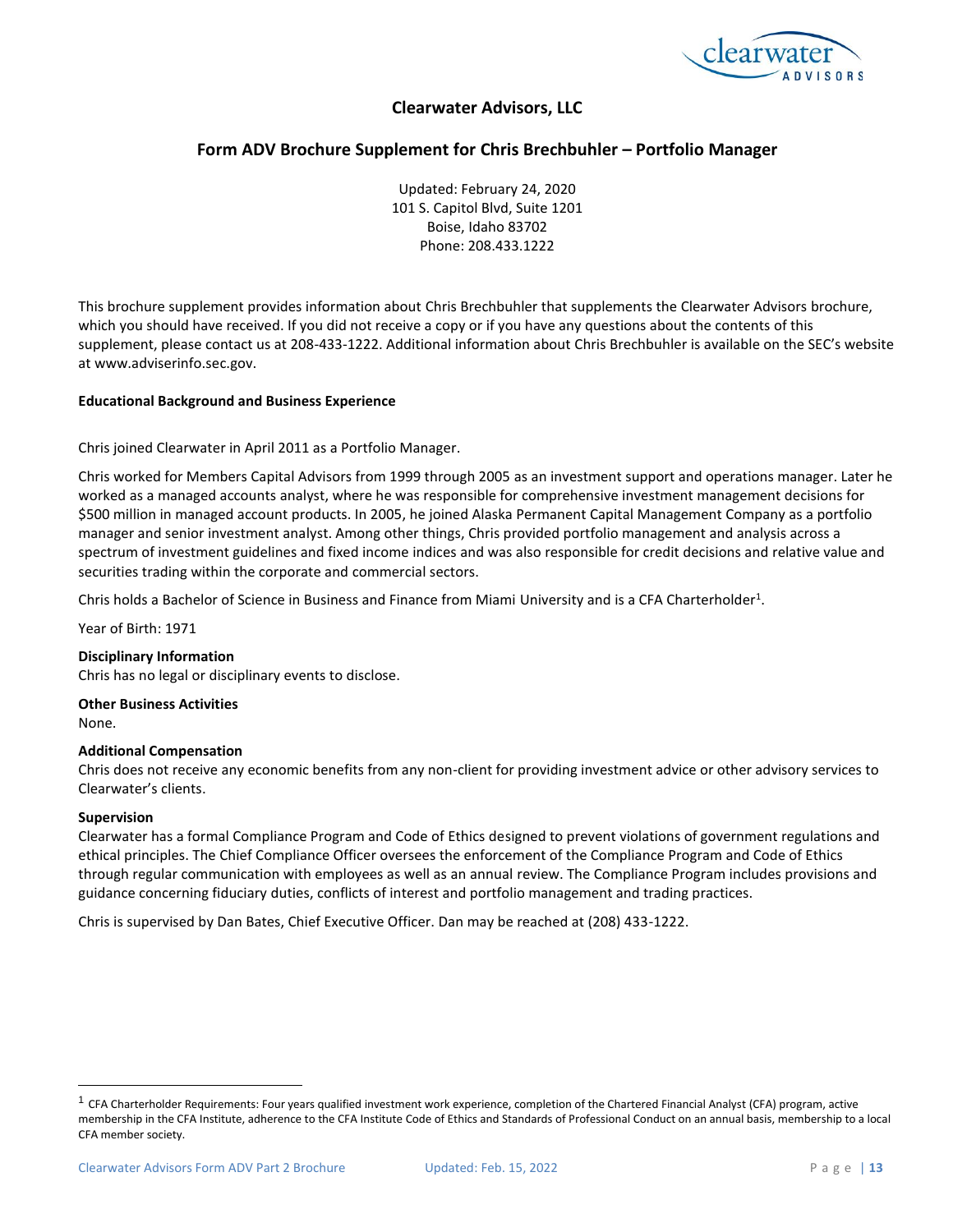

# **Form ADV Brochure Supplement for Richard Lin – Head of Research**

Updated: February 24, 2020 101 S. Capitol Blvd, Suite 1201 Boise, Idaho 83702 Phone: 208.433.1222

This brochure supplement provides information about Richard Lin that supplements the Clearwater Advisors brochure, which you should have received. If you did not receive a copy or if you have any questions about the contents of this supplement, please contact us at 208-433-1222. Additional information about Richard Lin is available on the SEC's website at www.adviserinfo.sec.gov.

#### **Educational Background and Business Experience**

Richard joined Clearwater in October 2014 as a Credit Analyst.

Prior to joining Clearwater Advisors, he was a Manager with KPMG LLP working primarily on valuation, modeling, and regulation related to structured products. Prior to KPMG, he was a public finance consultant working with municipal bonds. Richard's expertise is in the valuation and analysis of fixed income issuers and securities.

Richard received an MBA from UCLA Anderson and a BA in Business Economics from UCLA and is a CFA Charterholder<sup>2</sup>.

Year of Birth: 1982

#### **Disciplinary Information**

Richard has no legal or disciplinary events to disclose.

**Other Business Activities** None.

#### **Additional Compensation**

Richard does not receive any economic benefits from any non-client for providing investment advice or other advisory services to Clearwater's clients.

#### **Supervision**

Clearwater has a formal Compliance Program and Code of Ethics designed to prevent violations of government regulations and ethical principles. The Chief Compliance Officer oversees the enforcement of the Compliance Program and Code of Ethics through regular communication with employees as well as an annual review. The Compliance Program includes provisions and guidance concerning fiduciary duties, conflicts of interest and portfolio management and trading practices.

Richard is supervised by Dan Bates, Chief Executive Officer. Dan may be reached at (208) 433-1222.

<sup>&</sup>lt;sup>2</sup> CFA Charterholder Requirements: Four years qualified investment work experience, completion of the Chartered Financial Analyst (CFA) program, active membership in the CFA Institute, adherence to the CFA Institute Code of Ethics and Standards of Professional Conduct on an annual basis, membership to a local CFA member society.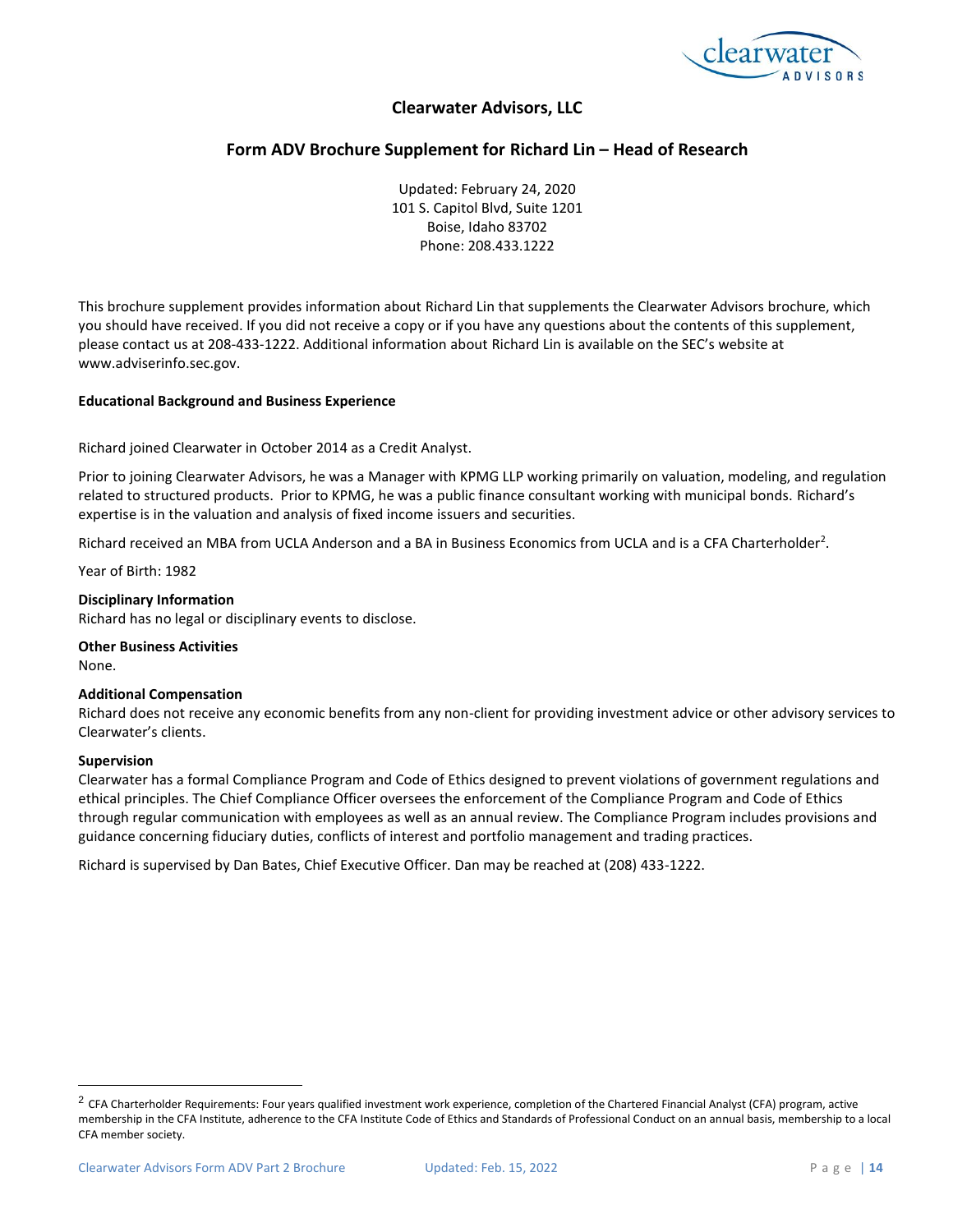

# **Form ADV Brochure Supplement for Dennis Klimes – SVP Institutional Sales**

Updated: September 21, 2021 101 S. Capitol Blvd, Suite 1201 Boise, Idaho 83702 Phone: 208.433.1222

This brochure supplement provides information about Dennis Klimes that supplements the Clearwater Advisors brochure, which you should have received. If you did not receive a copy or if you have any questions about the contents of this supplement, please contact us at 208-433-1222. Additional information about Dennis Klimes is available on the SEC's website at www.adviserinfo.sec.gov.

#### **Educational Background and Business Experience**

Dennis joined Clearwater in September 2021 as Senior Vice President of Institutional Sales.

Dennis worked for Merrill Lynch from July 2020 through September 2021 as a Financial Advisor and Portfolio Manager. He was responsible for business development of institutional outsourced Chief Investment Office consulting and multi-asset wealth management. In 2015, he joined Prime Advisors, Inc. a fixed Income asset manager with \$18 billion under management. As a member of the executive leadership team, he was an SVP - Director of Business Development & Sales. Dennis managed the execution of all external marketing and institutional prospect development through strategic sales campaigns focused primarily on insurance company investment portfolios. Dennis had a 20- year span working for legacy Morgan Stanley companies managing an institutional fixed income sales team. Through his tenure at Morgan Stanley, he was a fixed income and foreign currency specialist managing multi-asset portfolios for both institutional and high net worth investors.

Dennis holds a Bachelor of Business Administration - International Business from Western Michigan University.

Year of Birth: 1960

#### **Disciplinary Information**

Dennis has no legal or disciplinary events to disclose.

#### **Other Business Activities**

None.

#### **Additional Compensation**

Dennis does not receive any economic benefits from any non-client for providing investment advice or other advisory services to Clearwater's clients.

#### **Supervision**

Clearwater has a formal Compliance Program and Code of Ethics designed to prevent violations of government regulations and ethical principles. The Chief Compliance Officer oversees the enforcement of the Compliance Program and Code of Ethics through regular communication with employees as well as an annual review. The Compliance Program includes provisions and guidance concerning fiduciary duties, conflicts of interest and portfolio management and trading practices.

Dennis is supervised by Dan Bates, Chief Executive Officer. Dan may be reached at (208) 433-1222.